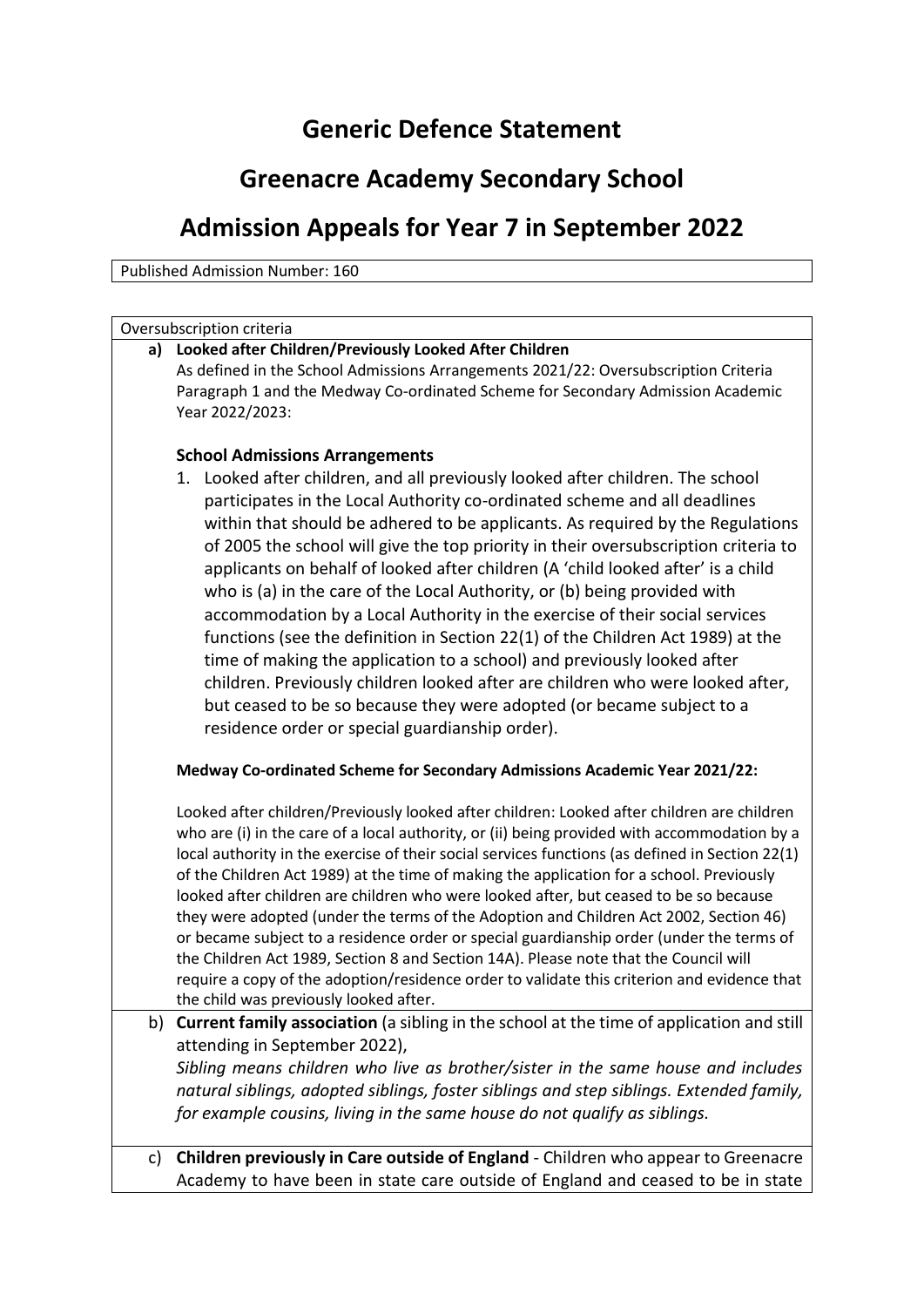care as a result of being adopted. A child is regarded as having been in state care in a place outside of England if they were accommodated by a public authority, a religious organisation or any other provider of care whose sole purpose is to benefit society

- d) **Children of a member of staff working at the school** Where the member of staff has been employed for two or more years.
- e) **Historical Sibling** Priority will be given to applicants with an older sibling who attended Greenacre Academy but has now left within the past 5 years. Sibling means children who live as a brother/sister in the same house and includes natural siblings, adopted siblings, foster siblings and step siblings. Extended family, for example cousins, living in the same house do not qualify as siblings.
- f) **Child's health reasons**. Medical evidence must be provided which demonstrates a specific health reason which requires a child to attend Greenacre as their preferred school.
- **g) Residence in the Greenacre Academy's access area.**
- h) **Nearness of children's homes and ease of access to schools** (In the event of a tie within any criterion, before the last criterion, places will be allocated to those living closest to the school measured by the shortest available walking route. 'Distances and routes calculated will represent the shortest route to school from the child's home address using roads and paths that are known to the graphical information software (GIS) utilised by School Admissions & Transport'). Evidence of residence may be required.

In the unlikely event that a tie breaker is required for oversubscription criteria 9 the relevant names will be issued with a number and drawn randomly to decide which child should be given the place.

**In the last two Academic Years Greenacre Academy has increased its Pupil Admission Number (PAN) from 160 to 180 to accommodate Medway LA need for more school spaces to deal with increased demand. As a result Greenacre Academy has 40 more students than it could accommodate. To support this accommodation Greenacre Academy were granted 2 new classrooms and a block of toilets to be built which have been recently completed in the 2020/21 Academic year. This means that Greenacre Academy is once again at capacity.**

**Greenacre Academy is taking 160 students as it's PAN in the Academic Year 2021/22, however continues to offer increased numbers to its joint sixth form - PGW to ensure all students have access to further education during the COVID pandemic.**

**For Greenacre Academy this means that we are significantly increased in pupil number in Key Stage 3, 4 and Key Stage 5 and have a waiting list in the current Year 7, 8 and 11 for admission.**